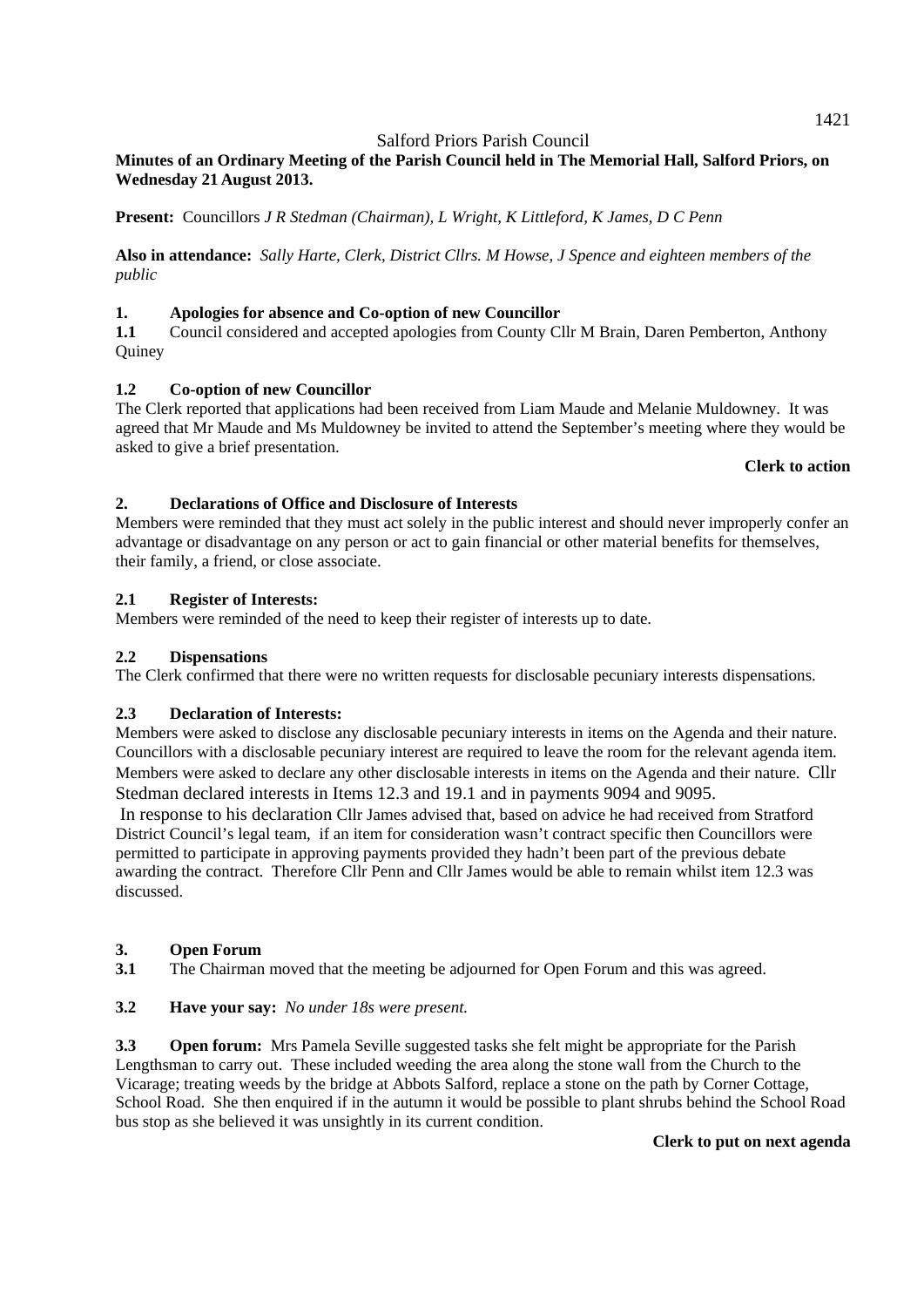Mr Keith Chandler enquired about the Council's response to the Tothall Road planning application. He was advised that the Council had strongly objected to it and Cllr Littleford passed him a written list of the objections as put forward. Mr Chandler then reiterated his willingness to become involved in the Neighbourhood Plan were SPC to embark on one. This offer was noted with thanks.

Mr Charles Wilson asked for details of the grounds for the refusal of the Tothall planning application and was duly informed that it hadn't yet been refused, but that the Council had put forward objections to it. The public were advised that details of the Council's objections could be accessed on Stratford District Council's website but for the benefit of the residents present Cllr James took the meeting through them (see below) and the reasoning behind them.

- 1) The site is situated in open countryside outside the built up boundary of the settlement, the T junction on Tothall Lane provides a natural boundary between the built environment and the open countryside.
- 2) This site will be a ribbon development that does not form part of any community, there are better identified sites within the village, that would provide more community cohesion or for an affordable housing scheme to form part of a larger future housing development scheme.
- 3) Development in this location will have an adverse impact on the visual amenity of the area.
- 4) The loss of a defined settlement boundary (Historical Boundary) should be resisted.
- 5) The wall of Catkins (former boundary wall to the main Park Hall estate forms the gateway to the village of Salford Priors and defines the built up settlement.
- 6) Harmful to the character of the village and its setting
- 7) Will detract from the setting of Park Hall, and the setting of Tothall Lane, the only other substantial building on that side of Tothall Lane is Dunnington School.
- 8) Access on to Tothall Lane this would be create a danger four accesses in a very short distance to the T Junction vehicles entering Tothall Lane from the Irons Cross direction will merge blindly onto the access with sub standard visibility. Access 1 Catkins (2 Dwellings) / Access 2 Site Entrance (6 Dwellings) / Access 3 New Field Access (Agricultural Vehicles) / Access 4 Park Hall (13 Dwellings).

### **3.4 Ward Members reports:**

Cllr Howse said that Ward members were looking at the way in which they present their reports at SPPC meetings. He had no information to bring forward from the last council meeting or from Cabinet. In Cllr Pemberton's absence Cllr Howse said that he too had had nothing of significance of a local perspective to report. It had however been decided that Cllr Spence would now be responsible for planning matters.

Cllr Spence stated that Ward members had prepared a joint statement on the Tothall Planning application and it had been submitted to SCD planning officers. It reiterated the key points made by SPPC and also expressed the opinion that the application conflicted very strongly with the core principles of the National Planning Policy Framework (NPPF). He went on to say that he was still pressing Planning Officers and SDC's legal team about the Orchard Farm situation. Progress was hindered however by it being the height of the holiday season and he expressed the hope that matters would be back on track in the next two or three weeks. There had been discussions about the Core Strategy - in particular, and not directly relevant to the Parish, the Heath development near Gaydon and the proposed regeneration zone in Stratford on Avon. Maurice Howse said he was planning to produce a leaflet on the consultation process which could be given to Parish Councils in the affected Wards.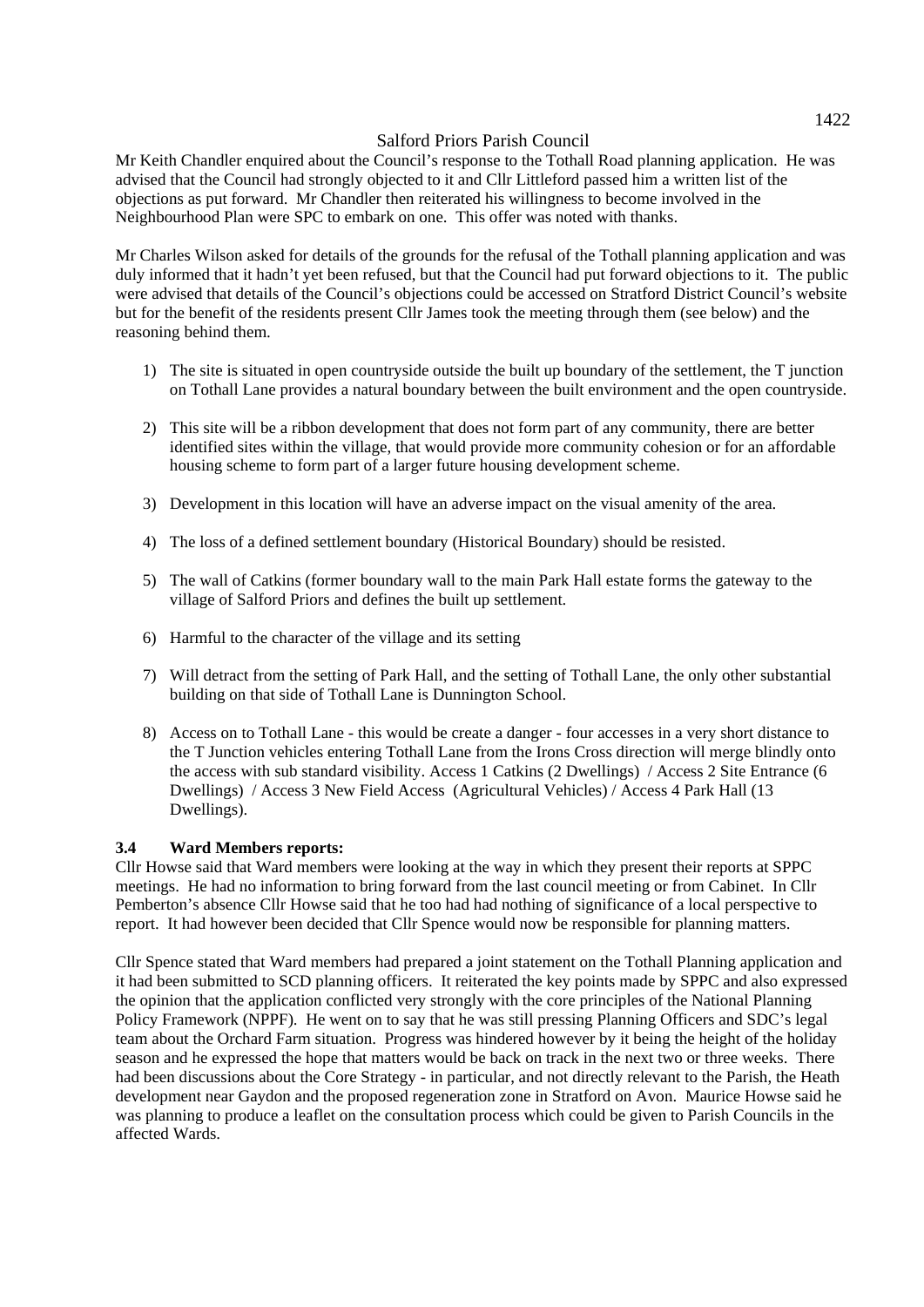Work was also taking place on the Five Year Land Supply challenge. This was a high priority in order to prevent developers from coming into areas and identifying and pursuing possible sites of their choice which may not be in the best interests of the communities involved. In response to a question from a member of the public, Cllr Spence explained that within the NPPF the District Council was obliged to have a five year land supply for development and needed to be able to demonstrate that it was committed to development. If there was no five year plan then it would be difficult to object if a developer came into the area and wanted to build homes as the District Council would be unable to prove it had sufficient land supply in the pipeline to meet national requirements.

The Chairman thanked Cllrs Howse and Spence for their input and stated their reports were valued. He then asked if it would be possible to receive a brief note of the points they intended to raise so they could appear on the agenda allowing Councillors to be aware and prepared.

# **Clerk and Ward Members to Action**

**3.5** The Chairman closed the adjournment at 7.30pm.

# **4. Minutes**

**4.2** The Minutes of the Ordinary Meeting of the Parish Council held on Wednesday 17 July 2013 at The Memorial Hall, Salford Priors, were approved and signed by the Chairman.

**4.2** The Minutes of the Extraordinary Meeting of the Parish Council held on Friday 9 August 2013 at The Memorial Hall, Salford Priors, were approved and signed by the Chairman.

Matters arising: Tothall Lane planning application. An email was tabled from Cllr Wright in which he drew the Council's attention to the fact that there was an alleged letter of support for the planning application from the Parish Council on the SDC Planning website. He pointed out that the alleged letter of support was in fact a letter from the previous Clerk to Mr Phil Ward, the Rural Housing Enabler at SDC, in which the Clerk stated that whilst the Parish Council supported the initiative of affordable housing in Salford Priors it wished to consult with him as to whether the site selection process could be revisited. Cllr Wright felt this was not an endorsement of the proposed Tothall Lane planning application and asked Council to endorse his request to have the letter removed from the website with immediate effect. This was agreed.

### **Clerk to action**.

# **5. Clerk's Report**

# **5.1. Hedge cutting**

The householder at 2 School Avenue had been written to again on 24 July with the request that the hedge be cut back and this had now been done. Resolved.

Cllr Littleford reported that the hedge on B439 from River Bridge up Marriage Hill was in need of cutting back. It was agreed that this was the responsibility of Bidford on Avon parish and that the Clerk should advise them accordingly.

## **Clerk to action.**

The Clerk also reported that Cllr Brain had contacted the WCC Estates Department regarding the hedge on the B4088 between Iron Cross and Ban Brook and this would be cut back in September at the end of the bird nesting season.

### **Clerk to monitor.**

It was noted that the hedge at 22 School Avenue, although kept cut back, still protruded on to pavement by about 6-10 inches. It was agreed to monitor the situation.

## **Clerk to monitor**.

# **5.2 Condition of Payphone Boxes**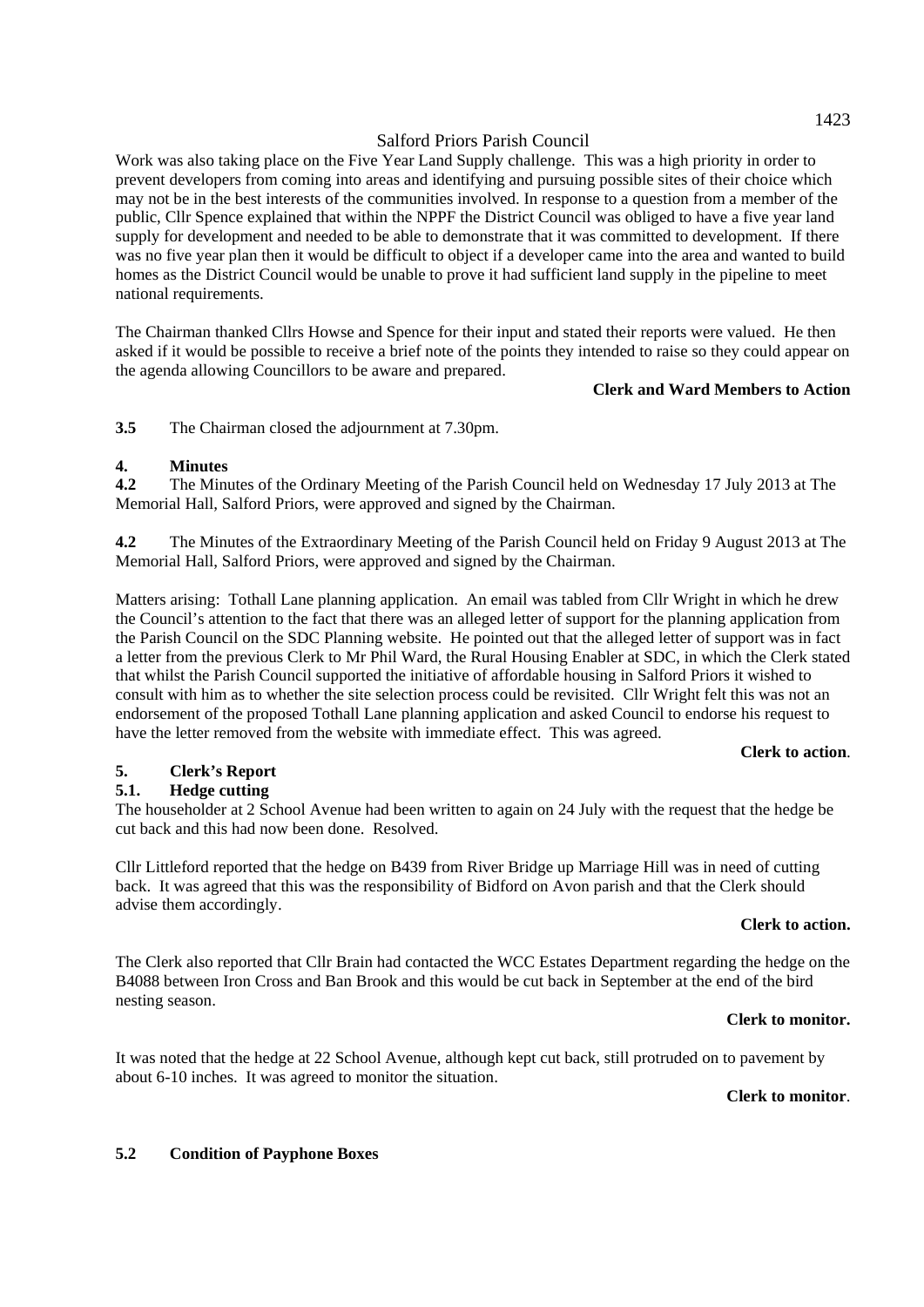No work had been carried out by BT since the last meeting. Mr Alan Granger of Ragley Estate, however, had contacted his tenant to ask them to cut back the shrub by Dunnington phone box.

# **5.3 Orchard Farm**

The Council's views were forwarded to Stratford District Planning on 18 July and a decision letter is awaited.

# **5.4 Mudwalls Farm**

Cllr Wright had emailed Cllr Howse with a full description of the issues on 25 July. SDC Enforcement Officer Mr Roger Thatcher had responded and it was suggested and agreed that Parish Councillors take no action other than to note progress. Cllr Spence stated that Ward members were not happy with response and were to hold a meeting with the Head of Enforcement to tackle the issue. Cllr Spence hoped to have some news for next meeting. It was noted that the tenancy expired at the end of September and there may then be some movement of the occupants. Cllr Wright said he thought the agricultural side of tenancy may well be vacated promptly but he foresaw the occupancy side causing problems with the slow removal of people as they found suitable accommodation elsewhere.

# **5.5 Moles at Playing Field**

The mole situation at the playing field has been rectified and an invoice has been received from the contractor, Mr Brandon White. Resolved.

# **5.6 Tree on traffic island at Dunnington cross roads.**

Mr David Elliston, WCC Highways had arranged for the removal of the tree earlier this month. Resolved.

Cllr Wright raised the subject of Highway contractors' temporary signage at this location which was awkwardly placed and blocked motorists' visibility at the junction with the B4088. Cllr James stated he was taking action and was emailing the County Council almost daily about this matter. The Council agreed to write to County Council expressing its strong concerns.

### **Clerk to action.**

### **5.7 Drain survey opposite Post Office.**

The survey has been carried out and a fault identified opposite 29 School Road. An order has been placed by WCC to excavate the pipe and replace a section. WCC has also reported that roots in the drain by Salford House in Station Road have been cut and removed.

### **5.8 Allotments**

Following the meeting with allotment holders a letter was sent to them on 23 July encouraging the setting-up of an allotment holders' association and offering assistance to do so. Following the recent article in the Newsletter two full allotments were about to be let leaving only two currently vacant.

### **5.9 Electoral Review for Stratford District.**

Following the last Parish Council meeting a joint response with Bidford was agreed and sent to the Commissioner. Resolved.

### **5.10 Tree obstructing footway light in Ban Brook Road**

The Clerk had inspected the light which stands in the garden of 40 Ban Brook Road and the householder had been written to on 24 July 2013 with the request that branches be cut back.

#### **Clerk to Monitor.**

### **5.11 Meeting with Scouts**

A meeting with the Scouts has been arranged for 7pm on 11 September at the Scout Hut. All Councillors were urged to attend if possible and Cllr Wright gave his apologies for the meeting.

### **5.12 Speed Indication Device (SID) on Evesham Road.**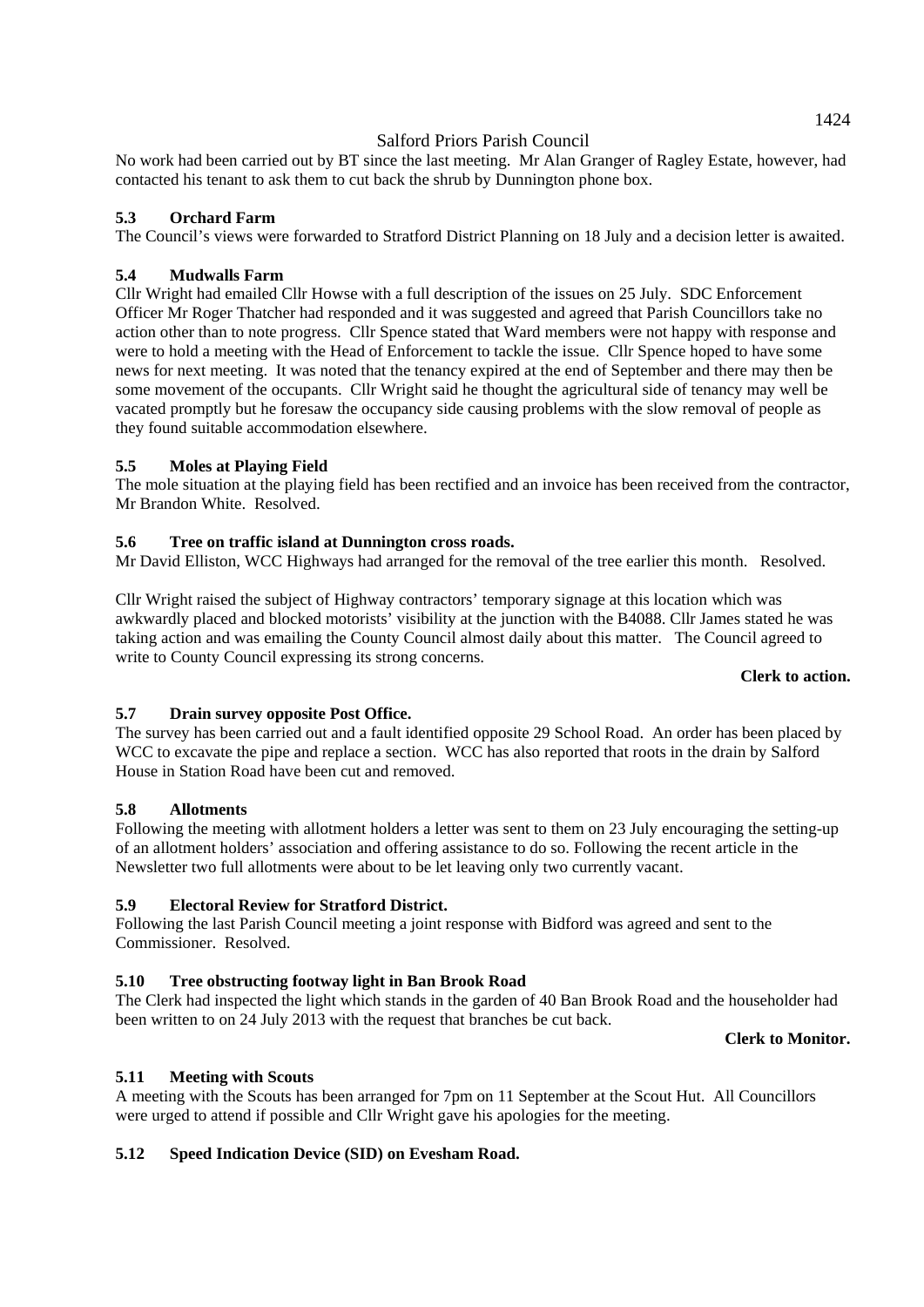The Clerk reported that the SIDs on Evesham Road were tested recently and had been found to be working. A resident, stated that the SID when travelling south wasn't working.

## **Clerk to action.**

# **5.13 Consultation on Core Strategy**

The Clerk said that the current consultation is limited to two specific issues which do not directly affect our Parish. These are a new settlement of about 4800 dwellings in the Gaydon/Lighthorne Heath area and a Canal Quarter Regeneration Zone in Stratford upon Avon together with two employment areas on the edge of the town.

### **6. Planning general**

# **6.1 Neighbourhood Plan.**

The Clerk, in conjunction with Cllr James, was requested to arrange a public meeting in September with Kirkwells planning consultants to present the neighbourhood plan proposals. Details would be circulated to the parish as soon as arrangements had been made.

# **Clerk and Cllr James to Action.**

# **6.2 Permitted development rights.**

It was agreed that the paper written by Cllr James and tabled at the meeting on permitted development rights should be placed on the SPPC website for the information of parishioners.

### **Clerk to Action.**

# **6.3 Marsh Farm Quarry.**

The Clerk had circulated a report on a site inspection held on 8 August 2013 and it was noted by Council.

### **6.4 South Worcestershire Development Plan**

The Clerk reported that Malvern Hills, Worcester City, and Wychavon Council were working together to produce a South Worcestershire Development Plan. Due to an administrative oversight, Salford Priors had not been consulted at various stages of the development of the plan as an adjoining parish. The Council now had the opportunity to make any comments. After a brief discussion it was agreed that no comments would be made and the Council noted Wychavon's email and apology for the omission.

### **6.5 E-mail from Alamo regarding their development proposal.**

The Clerk had circulated an e-mail headed 'Private and Confidential' from Mr Richard Ward of Alamo regarding their proposed housing development, details of which were deemed by the Council as unsuitable for public release. It was agreed therefore that at this point it would be best in the interests of parish and council for the Council to note but not to take action. Cllr Spence agreed to draw the contents of the email to the attention of SDC Planning.

**Cllr Spence to Action.** 

# **7. New Planning Applications to consider**

None received.

### **8. Planning Decisions**

Council noted the following planning decision.

**13/01174/FUL** – rear and side single storey extension at 19 School Road, Salford Priors, Evesham, WR11 8XD for Mr and Mrs John Parrott.

**Planning permission granted** 

### **9. Parish Council Matters**

**9.1 Change in the number of Councillors for the Parish Council.**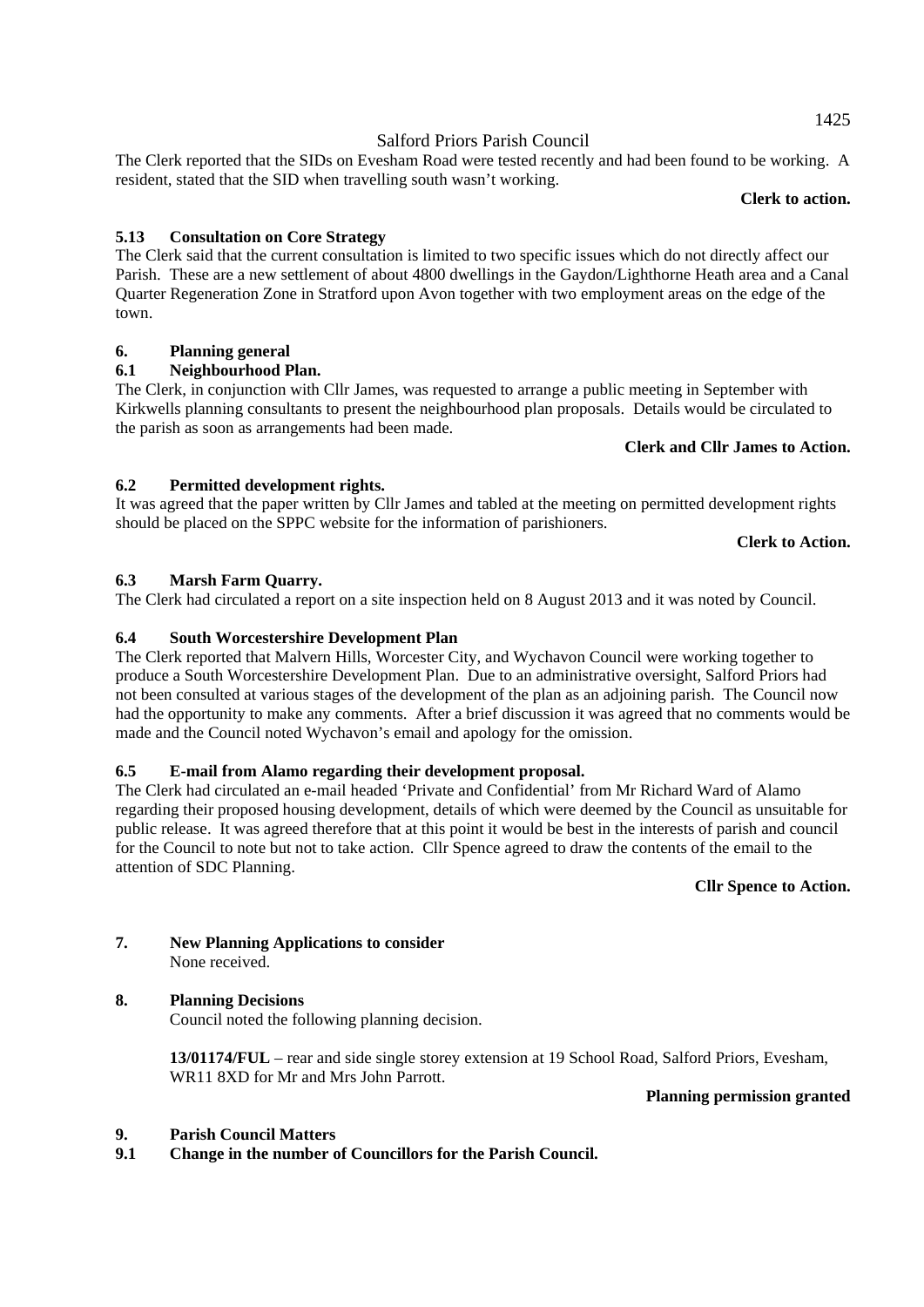The Clerk reported that all the processes had been completed to increase the number of Parish Councillors from seven to nine. The change comes into effect at the 2015 elections. Council noted.

### **10. Playing Field**

## **10.1 Playing Field weekly inspections.**

The Clerk reported that she had received weekly inspection reports from Cllr Quiney and no problems had been experienced apart from for the last two weeks when the litter bins hadn't been emptied. This matter will be reported to SDC

#### **Clerk to Action.**

Cllr Littleford said that the playing field was being used for football and asked if there was an organized team in the Parish. The Chairman said there was but they played in Harvington as no changing facilities were available in Salford Priors. Cllr Littleford replied that she thought perhaps a team was using the pitch for playing and the Chairman offered to investigate if it was an organized practise or match then permission to play should be sought from the Parish Council.

### **Chairman to Action.**

# **10.2 Monthly litter picking**

The Clerk said that she was making the monthly litter pick of the Playing Field a task on the Handyman list.

# **11. Jubilee fund dispersal**

The Council expressed its admiration for the booklet which Cllr Littleford had produced and wished to commend her for her work as it had been a difficult project. One or two small amendments were suggested and agreed and it was decided that once they had been incorporated Cllr Littleford should finish the booklet and proceed with the printing of it. Cllr James offered to provide photos of the Jubilee fireworks and Cllr Littleford accepted the offer. Additionally the days and times for cubs and scouts were still needed and it was agreed to make mention of Wood Bevington. The quote for printing seven hundred copies on 170gsm gloss on inside and a 300gm laminated gloss cover was £330. The Council agreed this was an excellent price.

### **Cllr Littleford to Action.**

### **12. Highways and Amenities**

### **12.1 Flood defence assistance grants**

The Clerk said that, at the last meeting, Councillors had been asked to consider any sites where a small grant might help to pay for work to alleviate the risk of flooding. Cllr James said that the Ban Brook was silted up under the Bridge on Tothall Land and had the potential to cause flooding of the nearby property. It would need a JCB to remove the silt and somewhere to dispose of the spoilage. The Clerk was asked to inform SDC we have a project and to get prices from suitable contractors.

### **12.2 Cleaning the bus shelter structures**

The Clerk said that maintenance of the bus shelters by sweeping and pruning bushes around them was included in the Planter Contract. However, there was no provision for cleaning the actual shelters themselves and the Chairman proposed that quotes be sought for the cleaning of the actual bus shelters themselves.

**Clerk to Action.** 

# **12.3 Churchyard**

Extra maintenance request: It was reported that the Council's contractors mow the base of the back access track to the Churchyard as part of the works contract however the hedges and trees on both sides of the track required cutting back for vehicular access and this was extra and extensive work not included for in the current contract. It had also been noted that several graves in the maintained area had sunk and would benefit from being topped up with soil and this could be carried out before the soil bin was emptied. The Council agreed that this work should be done and the Clerk was asked to instruct a contractor to carry out work.

**Clerk to Action.**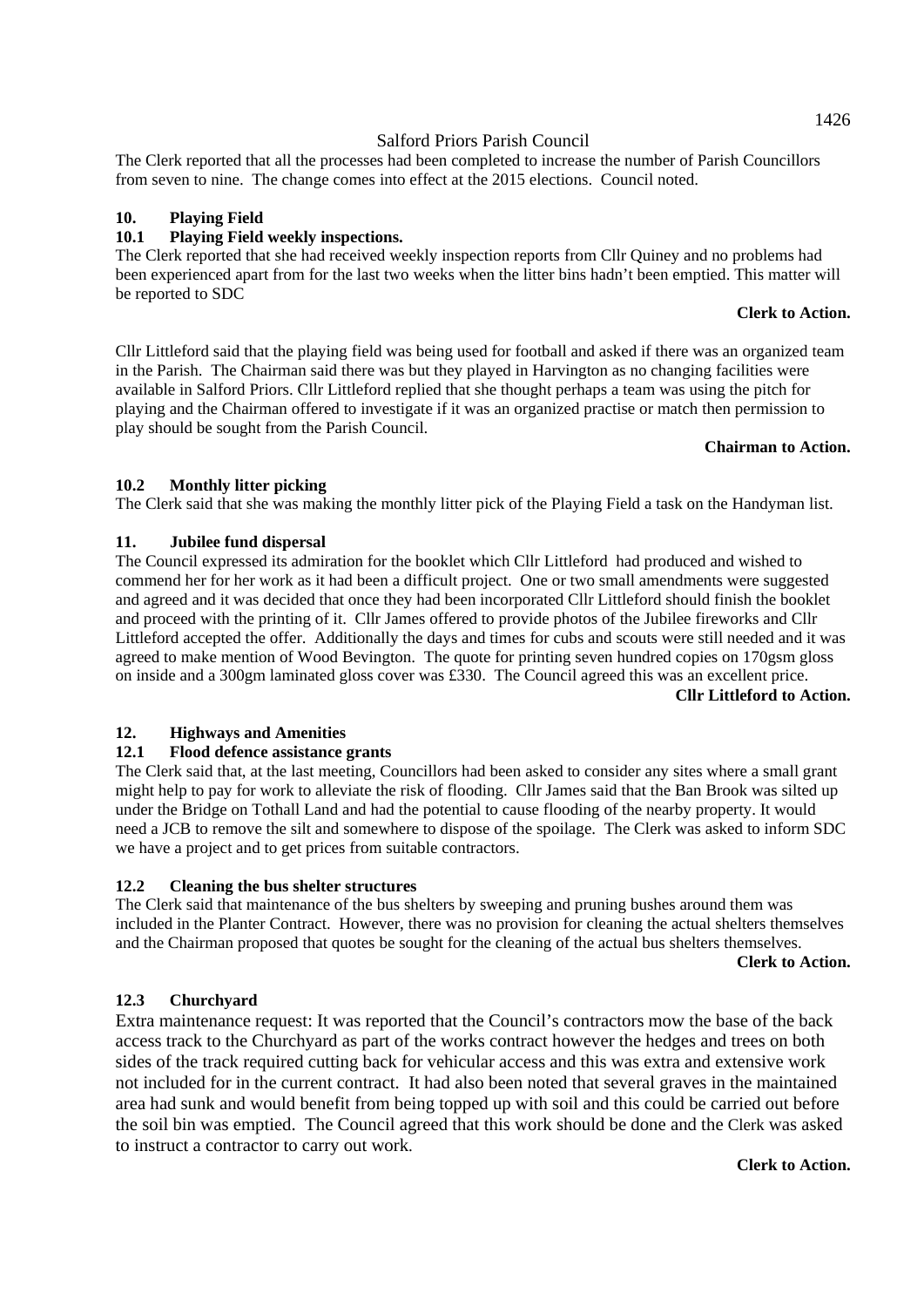#### **13. Communications**

### **13.1 Communications Policy**

The Clerk had circulated a short report on a communications policy. She had also attached a copy of the policy previously adopted on 15 October 2008. Cllr James commented that this policy had been created six years previously when the Council had renewed its quality status. It was written to reflect Parish Council's role and what it was doing at the time but was now out of date although the core principles remained the same. Cllr James said he thought a new one should now be developed and the setting up of a working group was proposed. Cllr James, Cllr Littleford and the Chairman volunteered for the task and undertook to report back in November.

### **13.2 New draft website.**

The Clerk said that details of the new website had been circulated to Councillors for comment. Cllr James commented that he thought it very impressive - very clean and modern. Liam Maude was tasked to take it forward on his return from holiday and to bring it on to line as soon as possible whilst disabling the existing site.

#### **Liam Maude to Action.**

# **14. Rights of Way**

Cllr. Penn said he had nothing to report. Cllr Wright commented that footpath AL15 from Broom Lane (C103) Dunnington to Tothall Lane Dunnington was overgrown with tall grass and that he had received complaints from residents. The Clerk would raise this with Ragley Estate.

#### **Clerk to Action.**

# **15. TOPS**

# **15.1 Annual Accounts from TOPs.**

The Council noted TOPs' annual accounts for the financial year 2012/13. The TOPS committee were commended by the Council on their hard work in turning their financial position around – they had done extraordinarily well.

### **15. Staffing**

### **15.1 Staff mileage payments.**

The Clerk had requested that she be paid mileage when using her car to deliver documents around the Parish. This was referred to the Staffing Group.

The Staffing Group were also tasked to investigate changes to the Working Time Directive with a view to any impact on the Clerk's entitlement to holiday pay and to report back to Council.

#### **Staffing Group to Action.**

### **16. Matters raised by Councillors**

No matters were raised.

### **17. Correspondence Received**

### **17.1 Nadhim Zahawi MP, response on Parish Referendums Bill.**

Council noted the information provided in response to the Council's letter regarding the Parish and Town Council (Referendums) Bill which had run out of Parliamentary time and so wouldn't be brought back although the Secretary of State would still be looking at council who go above a 10% increase in precept.

### **17.2 SDC: Update to highway grass cutting service.**

Council noted that SDC were planning to provide one extra grass cut in parishes where their contractor operated but as they did not mow within the Parish, no action was required.

### **17.3 SDC: Recycling information.**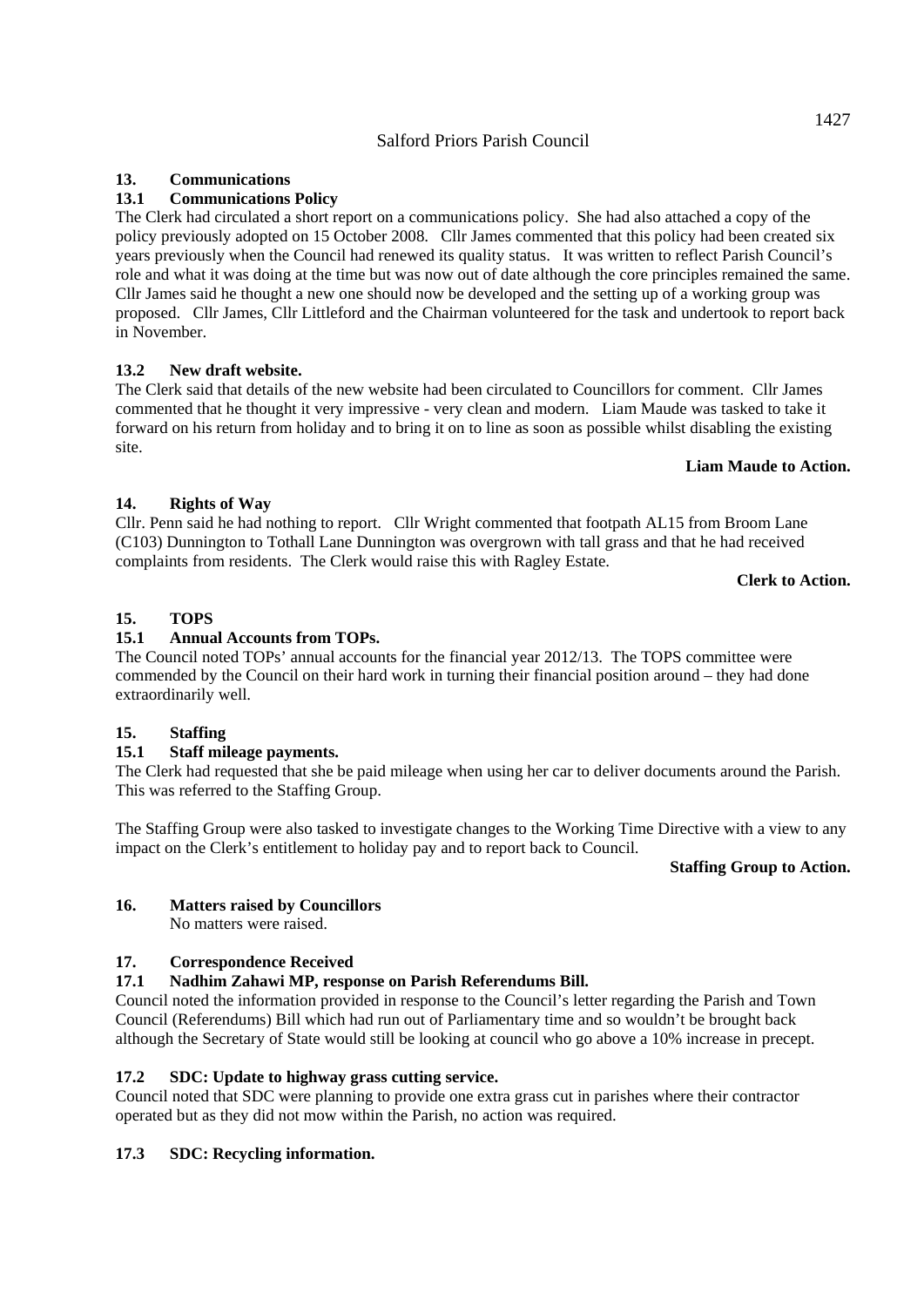Council noted the information provided and asked that it be circulated by the e-news service.

# **Clerk to Action.**

#### . **17.4 Mrs P Seville: Flower planter**

Council noted the message from Mrs Seville regarding the efforts of Mr Page from Orchard House in maintaining the flower planter by the Church and the Council agreed that a letter to be sent to Mr Page thanking him for his efforts.

#### **Clerk to Action.**

It was noted that the planter outside 38 School Road had split and would require replacing in time for winter planting.

### **Clerk to Action.**

# **18. To Table**

No items were tabled.

Note: Cllr Stedman having declared an interest in payments left the meeting and Cllr Wright took the Chair

# **19. Finance**

# **19.1 Approval of the payments and transfers listed in Appendix A.**

Council noted the income received transactions in Appendix A1.

Council considered the expenditure transactions listed in Appendix A2. Authorisation for payment was proposed by Cllr James, seconded by Cllr Wright and carried.

Cheques were signed by Cllr James and Cllr Penn.

Council considered and approved a proposal to transfer £3000.00 from No.1 account to the Community account in Appendix A3. Authorisation for transfer of funds was proposed by Cllr James seconded by Cllr Wright and carried.

Council noted the bank balances in Appendix A4.

# **20. Date of Next Meetings**

Council confirmed the date of the next Ordinary Meeting of the Parish Council at 7.00pm., on Wednesday 18 September 2013 in The Memorial Hall, Salford Priors.

### **21. Closure of meeting**

The Vice Chairman Cllr Wright closed the meeting at 8.30pm.